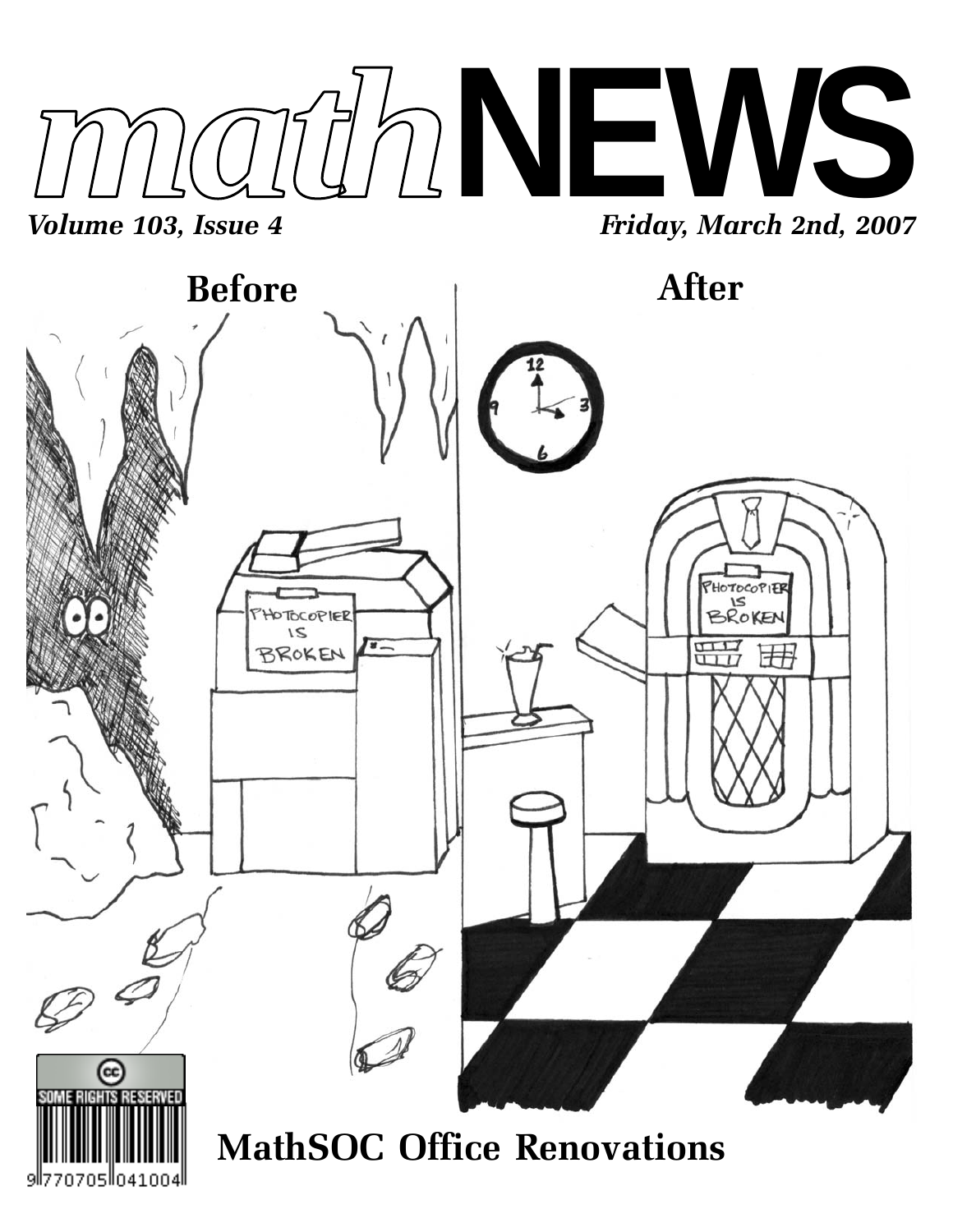## *look***AHEAD**

| Issue $#4$ gets a new look                |
|-------------------------------------------|
| Production Night #4                       |
| 6:30PM, MathSoc (MC 3038)                 |
| All are welcome!                          |
| Issue #5 is chronologically correct       |
|                                           |
| Intent to Graduate forms due              |
| Lectures end                              |
| Exams begin                               |
| Exams end                                 |
|                                           |
| Movie Nights                              |
| EngScunt                                  |
| Campus Day                                |
| $\pi$ day                                 |
|                                           |
| Pizza, 3rd floor MC                       |
| 11:00-1:00                                |
| Gradfest, DC1302 (fishbowl)               |
| 10:00 AM-5:00 PM                          |
| <b>Grad Ball</b>                          |
|                                           |
| First cycle rankings open                 |
| <b>Student Awards &amp; Financial Aid</b> |
| Last day - Continuation of Interest-Free  |
| Status                                    |
|                                           |
| St. Patrick's Day                         |
| April Fool's Day                          |
|                                           |
| Daylight Savings Time begins              |
|                                           |

## **Food for Thought**

Gay marriage is wrong. How dare two legal adults consent to a monogamous relationship, and demand equal treatment that is guaranteed by our constitution.

Angelo

#### **ISSN 0705—0410**

*math*NEWS is normally a fortnightly publication funded by and responsible to the undergraduate math students of the University of Waterloo, as represented by the Mathematics Society of the University of Waterloo, hereafter referred to as MathSoc. *math*NEWS is editorially independent of MathSoc. Content is the responsibility of the *math*NEWS editors; however, any opinions expressed herein are those of the authors and not necessarily those of MathSoc or *math*NEWS. Current and back issues of *math*NEWS are available electronically via the World Wide Web at http:// www.mathnews.uwaterloo.ca/. Send your correspondence to: *math*NEWS, MC3046, University of Waterloo, 200 University Ave. W., Waterloo, Ontario, Canada, N2L 3G1, or to userid mathnews@student.math.uwaterloo.ca on the Internet.

This work is licensed under the Creative Commons Attribution-NonCommercial-NoDerivs License. To view a copy of this license, visit http:/ /creativecommons.org/licenses/by-nc-nd/2.0/ca/ or send a letter to Creative Commons, 559 Nathan Abbott Way, Stanford, California 94305, USA. Terms may be renegotiated by contacting the editor(s).

#### The editor(s): Emerald Kushnier

### **WTF!**

*The Oscars actually got it right, for once!*

As per usual, I decided that watching the Oscars would be little more than a waste of my time. You see, I have long given up on the fact that those people that decide who should win an Oscar are more concerned with keeping an artsy film "popular", while generally missing the opinion of the general public. Some excellent examples of this are: (note, only "major" Oscars are considered) • Martin Scorsese had never won an Oscar (well, until this year)

- The worst (when compared to the novels) of the three LOTR movies won, while the other two didn't
- Brokeback Mountain AND Capote were nominated for best picture IN THE SAME YEAR
- Pirates of the Caribbean WAS NOT nominated for Best Picture
- A Beautiful Mind actually won Best Picture
- Shawshank Redemption did not win a SINGLE Oscar (yes, it had good competition in Forrest Gump, but STILL!)
- No Star Wars or Indiana Jones movie EVER won an Oscar

• Little Miss Sunshine was actually nominated for an Oscar

 While looking back through Oscar history, I've noticed a trend: the movie selection prior to 10 (or so) years ago generally is decent, it's just the last 10 years that have been awful.

Is giving Scorsese his first ever Oscar, as well as picking his movie for Best Picture worthy of changing my opinion? Not yet…but it's a start that they can try to build on next year.

Mark "Beatlemaniac"

## *mast***HEAD**

So, the production staff was more than happy to get back to school and have their newly empowered souls crushed by the midterms that no one studied for over the break. Fortunately enough, *math*NEWS was here to recharge their pizza meters and drain their brains of literary silliness. The results are as follows. Finally, to make sure that all productioneers were prepared for their educational struggles, we gave them a quiz out of 100 marks. The highest mark was negative four-million. The question: "Now that your body is back to school, where is your brain?"

And they responded, using English, with: "You're assuming that I actually have a brain ;-)" (TheInsider); "Left in my other pants." (HWT); "The gutter [boobs :-)]" (James Simpson); "It never left…" (Andrew); WoW… oh, the distraction." (Math.random()); "Still asleep." (Matt); "In the stars, as usual…" (*math*EYE); Azeroth (DanS); "In that zombie over there." (lost-luck); "Actually, I'm on vacation still!" (Mark).

We'd like to thank our production staff, primarily for the excess of ldots they deemed appropriate to put into this issue. Special thanks to Graphics for manifesting our evil creature into flesh. Papery flesh. With staples too! Also thank you to Digital Devil Saga for teaching me how to devour without stomach aches.

"You know, my parents asked me the same thing with more yelling and putting me up for adoption" Angelo "I think it was accidentally left at home" StatsED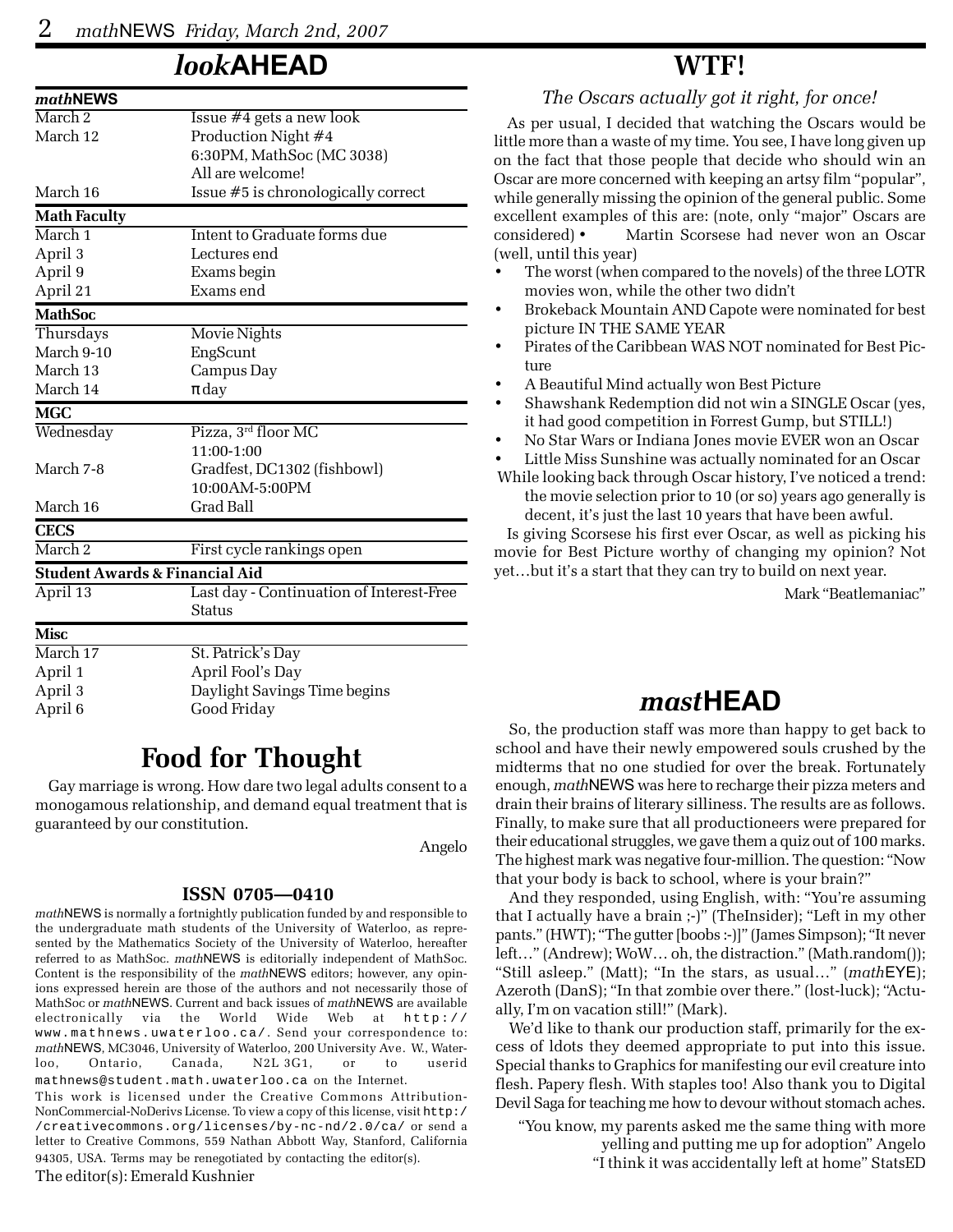### **Prez Sez**

It's like Snuggles Sez, but Snuggles is suddenly unemployed and no longer shacking up with a cute redheaded shiksa. I hope you all had a good reading week; I certainly did. I even got some reading done, which really amused my grandmother for some reason. I'm not sure what she was expecting instead. My latest masterpiece of sculpture?

If you've been to MathSoc this week, you may have noticed things are looking a little different. It's my great honour to unveil the culmination of something I've been working on for nearly a year: the first major renovation to MathSoc's offices since the wall between MC3038 and MC3042 came down in the early 90s. I have to give thanks to Toria Gibbs for a really breathtaking floor design, and Andrew Fransen for all his help with the project over the past year. Also, a very special shoutout to Brian "Latrell" Fox for planting the bug in my ear to get something done about a year and a half ago. If you haven't been by the take a look yet, I really encourage you to stop in. We're just in MC3038. It's, er, a lot different than it used to be.

Also coming up: a talk by **Justin Trudeau** presented by the Arts Student Union and the Student Life Office, sponsored by (among others) MathSoc. It's next Monday (that's March  $5<sup>th</sup>$ ) at 7PM in the Humanities Theatre in Hagey Hall. Tickets are \$5 for undergrads and \$15 for others, and can be purchased from the Humanities Theatre box office. I expect tickets to go pretty quickly, and the box office opens today at noon…if there are any left by the time you read this.

In other news, there isn't any. As always, I'm excited to hear feedback on what MathSoc is or isn't doing. Drop by the office some time or send me an email. I'm a fun and happy guy that likes feedback. Be the first person to do so after this article is published and win a fabulous prize! Seriously!

> Eric Logan MathSoc President W07 prez@mathsoc.uwaterloo.ca

## **VPA Says**

This is just a reminder that Instructor of the Year nominations will be closing today (March 2<sup>nd</sup>) at 4:30. If you have had an exceptional professor within the last year, help to recognize their work by nominating them for instructor of the year. Nomination forms can be picked up, and dropped off, at the MathSoc office, MC 3038.

> Heather Perry MathSoc VP Academic W'07 vpa@mathsoc.uwaterloo.ca

# **Bug Of The Fortnight**

As promised in the last issue of *math*NEWS the following is a factorial function written in the function Haskell. This function however, contains a couple of errors in it:

fac  $n = if n > 0 n * fac (n+1) else 0$ Next time bad Lisp code!

James Simpson

## **VPAS Says**

*Let's just be friends*

Unless you're an upper year and forgot that we actually had the whole week off, I trust you all had a good time with your Reading Week. If you actually spent the week catching up on all the readings for those arts courses, congrats, you accomplished more than I did.

EngScunt is coming up March 9-10. The theme for this term is The Hitchhiker's Guide to the Galaxy. Don't worry if you're not familiar with the Hitchhiker's Guide, there's plenty to do. If you enjoyed Scunt during frosh week, then you'll definitely enjoy EngScunt. The math team has won this a few times recently so we have a great chance of winning again.

Campus Day is on March  $13<sup>th</sup>$  this year. Campus Day is a great way to get to know people and help show incoming students how much you love Math! Lie if you have to. It's always a lot of fun, so consider helping out. We'll be looking for volunteers soon.

Our annual Pi Day celebration will be happening on March 14. Drop by the 3<sup>rd</sup> floor and grab some pie or take part in the Pi reciting contest. We'll also have brand new pie T-shirts available.

Don't forget to keep an eye out around the MC for posters detailing these events and anything else going on with your beloved MathSoc. Also, drop by the new fancy office in MC 3038 and check out the floor. It's sweet!

> Gee "The Happy Goat" Ramsahai MathSoc VP Activities & Services vpas@mathsoc.uwaterloo.ca

# **CM Club: Odd Perfect Numbers**

#### *a talk by Kevin Hare*

Following is the abstract for the coming CMC sponsored talk being given by Professor Kevin Hare, scheduled for Wed. Mar 7 @ 4:30PM. Room: TBA

#### *Abstract*

A perfect number N is a number such that the sum of the proper divisors of N is equal to N. The first two examples are  $6 = 1 + 2$  $+ 3$  and  $28 = 1 + 2 + 4 + 7 + 14$ . The study of perfect numbers, and their properties has a long history, starting with Euclid (332 - 283 B.C.) and going up to modern time.

Despite this long history, there are still a number of open questions concerning perfect numbers. Probably the oldest is, are any of them odd. (Currently only even perfect numbers are known.)

With the help of modern computers, a number of results concerning the non-existence of odd perfect numbers have been given. Some examples are:

- 1. If an odd perfect number exists, it is bigger than  $10^{300}$ .
- 2. If an odd perfect number exists, it has more than 75 prime factors.
- 3. If an odd perfect number exists, it has a prime factor greater than  $10^8$ .

In this talk, we will discuss both the history of perfect numbers, as well as some of the computational challenges involved in proving results about perfect numbers.

Refreshments will be provided at the talk. Hope to see you all there.

> Derek Steinmoeller CM Club VP.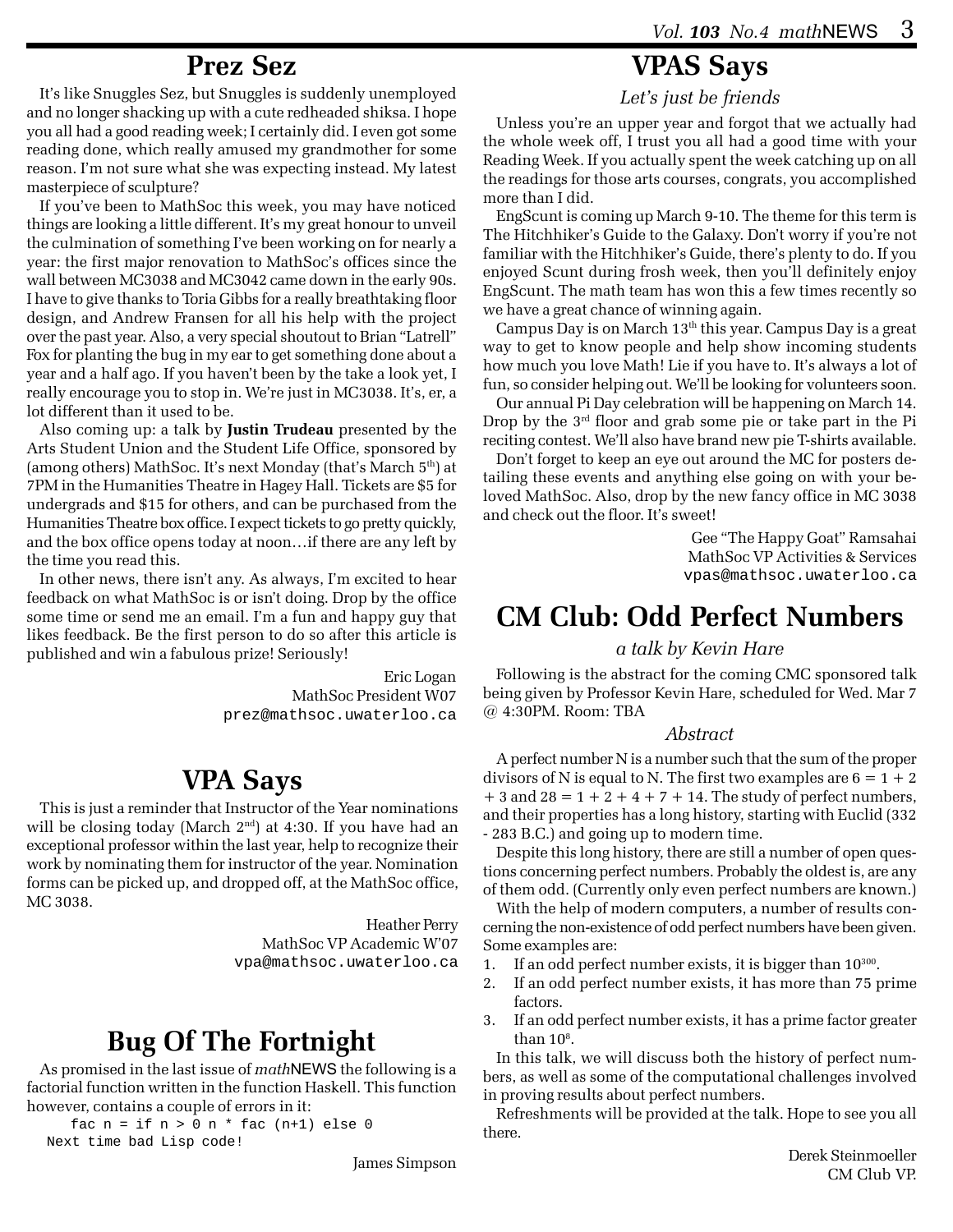### **MGC Sez**

#### *Thank you everyone!*

We've sold over 400 Grad Ball tickets! You're probably wondering what that actually means. Well, this means on March  $16<sup>th</sup>$ , we'll have an awesome party! And you made it all possible! So for those of you who bought a ticket, don't forget, 6:30pm at Waterloo Inn. Bring your tickets with you to receive your gifts and photos! See you there!

Yearbook and composite photos have been submitted. That's right, if you didn't get your grad photos taken over the last two terms, you will not be part of the composite. However, if you still want to be part of a composite, go down to the basement of SLC and talk to the people at the Lifetouch studio. They will make sure you make it onto a composite.

Grad quotes are no longer being accepted (so says the yearbook editor). But the yearbooks are still on sale! However, the cut off for personalizations have come and gone. If you are interested in picking up a yearbook, drop by the MGC office and we can make arrangements for you so you can get one come convocation day. Also, if you are still interested in buying some page space, come and speak to us. We are still taking requests. The prices are still the same (\$75 for quarter pages, \$100 for half and \$150 for a full page).

If you have any photos over the last five years of mathies having fun, or just you on vacation with family and/or friends, submit them to mgcbook07@gmail.com. We're looking for any photos you might want to see in the yearbook. It could be a party you went to, or just friends passed out in class. We don't care! Just send them in and we'll use them! That address again is mgcbook07@gmail.com. (Please send something in, or our yearbook editor will cry. You don't want the yearbook editor to cry!).

The Alan George Award nomination period is now closed. Thank you to everyone who ran. The recipient will be announced during the Math Grad Ball, so show up and find out who wins!

Now onto a more important award. Wouldn't you like to be Valedictorian? It proves that you were the best of the best in your class! Not only do you get to speak on behalf of your peers on convocation day, but you can also write it down in your resume that you were the Valedictorian. Employers dig these things.

**Intent to graduate forms!!!** If you haven't filled one out by now, you won't be graduating this term. Fill one out for the Fall convocation. It's less packed, cooler and will definitely take less time than the Summer one.

Gradfest: Never heard of it? Well, it's a new project headed by the good people at the Student Life Services. Gradfest will take on Wednesday March 7th from 10am to 5pm and Thursday March  $8<sup>th</sup>$  from 10am to 7pm on the first floor of DC. There will be booths from various departments and services across campus that everyone should be aware of before they graduate as well as valuable information sessions which will take place throughout the day. You'll also get a chance to meet David Johnston, the President of UW, where he will be addressing all 2007 graduates (4:30pm to 6:30pm in the fishbowl on Thursday). So drop by and check it out! You'll definitely come out knowing what Waterloo can do for you after you graduate.

Ivan Chin, Rodney Lam MGC Co-chairs, 2007

### **A Global Perspective: From Science to Business**

### *SBSA Annual Conference–March 17! Register NOW!*

It is that time of the year again! It is time for the Science and Business Students' Association (SBSA) annual conference. Last year's conference "The Driving Force: From Science to Business" was a tremendous success, thanks to all those who attended. If you missed out last time or would like to attend another great event, the SBSA would like to invite you to attend our 4th annual conference that will take place on Saturday, March 17th, 2007 in the Davis Center at the University of Waterloo. This year's conference is called "A Global Perspective: From Science to Business", and as suggested in its title, the purpose of this conference is to present information about global management and business issues in the scientific, technological and business fields. For more information about the conference and to register, please visit http://sbsa.uwaterloo.ca/.

One of our speakers is Dominic Covvey, the Executive Industrial Research Chair from NSERC speaking on the hot topic of ehealth and health informatics. We also have a representative from Merck Frosst speaking about their partnership with the Bill and Melinda Gates Foundation to fight AIDS around the world. Other interesting topics include global management, expanding global operations, global outsourcing and business professional development. Speakers are from companies such as Merck Frosst, IIBA/ BMO, NSERC, Serono Biotech and Luminance Inc.

SBSA is offering this conference for FREE thanks to our generous sponsors. You will have the opportunity to meet industry professionals during the exhibition, a bonus for those of you who are planning to go on co-op terms or are looking for summer/full-time employment in the near future.

**Remember to Register!**

#### *Summary*

When: March 17, 2007 - 9:30 AM - 4:30 PM (Registration and Breakfast will be held at 9:00-9:30)

 Who: Students from any university of college within Canada, Faculty, and Industry Guests

 No charge! (Sponsored by Merck Frosst, Astra Zeneca, RIM, CBET, Torcan Chemical and Science and Business)

 Registration is **required**: http://www.uwsbsa.ca/conference (you will get business cards, free breakfast and lunch)

More Questions? Check our website or e-mail SBSA at inquiry@uwsbsa.ca

## **A Carnival of Math**

Psst, hey you. Do you like math? Yeah of course you do, you're reading this fine bastion of erudite thought. Well I've noticed there isn't much math lately, so I'm here to give you a free boost.

How, you ask? Math Blogs. That's right: there are people that blog about Math.

http://scienceblogs.com/goodmath/2007/02/ the\_second\_carnival\_of\_mathema\_1.php

That's the good stuff. It's got math comming up through the nose. Especially that article. Go on; you know you want to.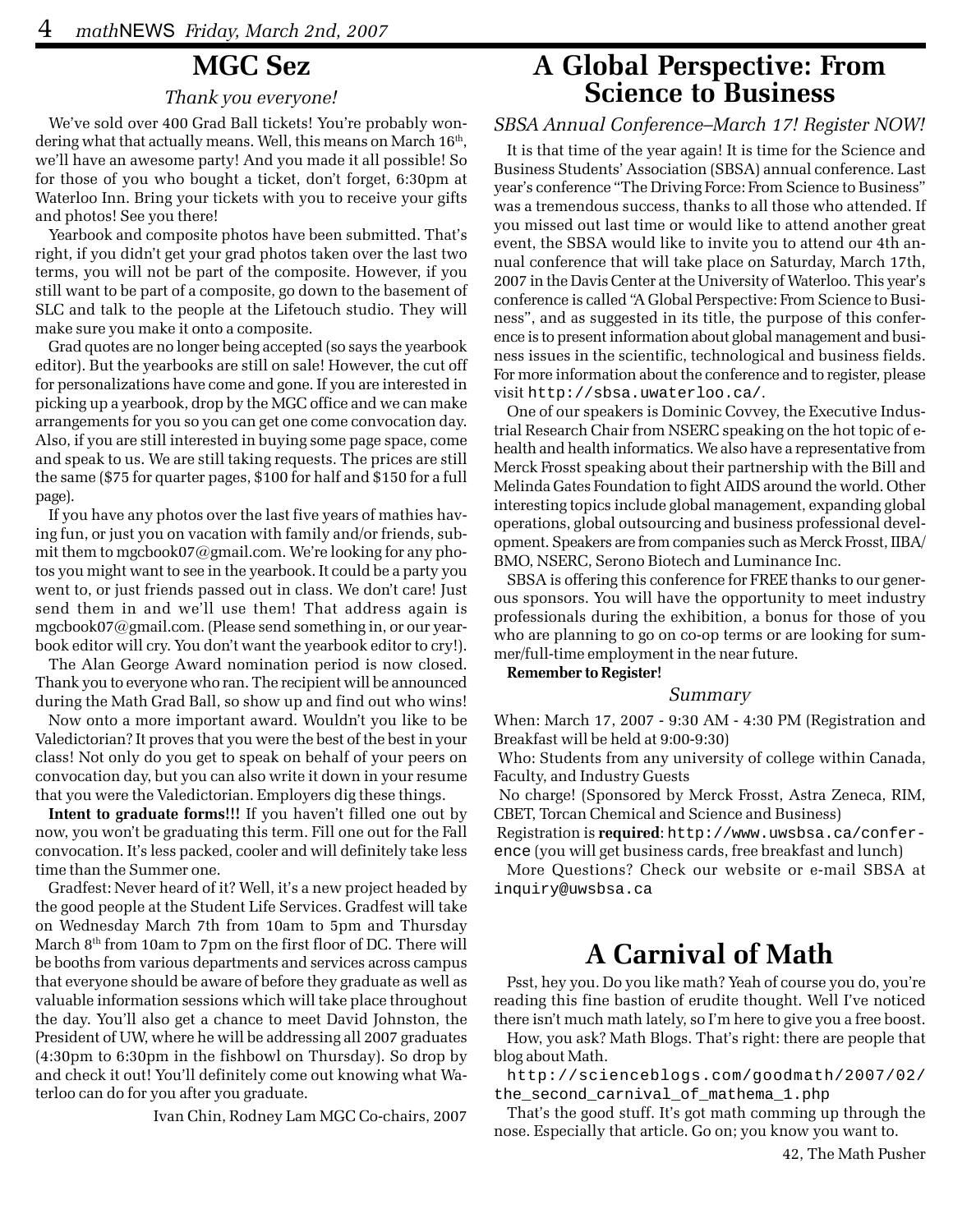## **PINK TIE PLEDGE**

*It's in you to give*

Welcome back grads from your first (and last) reading week! With less than two months to go before graduating, it's about time you thought about what the university has done for you over the last four (or five) years and maybe even considering contributing back for all the effort they have put in. If it weren't for them, you probably wouldn't have that sweet, sweet job in California, or New York, or wherever you're going, right? Exactly.

Help support the Pink Tie Pledge! Your money will help go towards different parts of the math faculty. Help drive the areas you love to reach higher goals.

Of course, there are some people who have questions about donating, such as "Why should we even donate?" One reason: To beat the Engineers! They have an equivalent pledge that they do too. We've always managed to donate more than the Engineers over the past years, and we intend to to that again this year! With your support, we will definitely surpass any goal the Engineers have in mind! But that's not the real reason. The real reason to donate is to help the faculty grow! With your donations, you will be giving services such as the Math Tutorial Centre or MEF a big boost. If those aren't your cup of tea, you can have your money go towards Endowment awards or even to a Committee. If you believed that Orientation was awesome and you want to have all incoming frosh experience the same feelings you had when you were a frosh, why not donate to Orientation Committee to see that happen?

Another issue you might have with the Pink Tie Pledge is the fact that you just got out of university. They don't expect us to actually start giving back to the faculty when we still need to pay

off student loans! Not to worry about that one! The faculty will not ask for a single penny from you for an entire year. You heard me! They wouldn't expect us to actually start giving back. Not when we still have to pay off those OSAP fees, or, for the few of us who don't have a Google, Microsoft or Morgan Stanley job, are still trying to land that sweet job. So there is no reason to worry about leaving the university in debt. The faculty is understanding in that way. So pledge!

A final question that arises is "How much are we expected to pledge?" Well, that is entirely up to you. There are four preset levels that grads can decide to pledge. Each level gives certain perks such as your own prime number starting at 2007 if you pledge at the Dean's Prime Number Club to having dinner with the Dean if you pledge at the Dean's Challenge. Also, since this year marks the Math Faculty's 40th anniversary, Professor Ralph Stanton (founder of the Math Faculty) will be dropping by over the summer. If you pledge at the Ralph Stanton Level (or higher), we are in the works for arranging a get together with the founder himself! That's a once in a lifetime opportunity! You won't get a better chance to meet Professor Stanton than now, so pledge and meet the man!

If you want to pledge more than the Dean's Challenge? We can arrange that! Aside from the four preset levels, you can also choose how much you want to pledge.

To kick off the Pink Tie Pledge, the Dean has agreed to drop by next Wednesday at around noon to help serve pizza! Drop by next week and meet the Dean! There will be more information provided at the time and keep an eye out for posters!

> Romesh *save me from Ray tracing* Paul, Maciek Sliwa Pink Tie Pledge

### **Zeroes**

#### *The show about ordinary people with sub-human powers.*

As ill-conceived attempts to reproduce successful shows continue to force me to vomit both internally and externally, we can expect to see more of them on the horizon. Sure, no one seems to notice that every CSI, Grey's Anatomy, House, Bones, and Numb3rs are all basically the same show with different actors, but what about other shows? Shows like Heroes. Well, expect to see the spin off show Zeroes appearing this season.

The show follows the lives of several people, each of which are scum and thereby marginalized. Zeroes features the following characters:

- The cheerleader who sucks the life out of the people around her with her inane rambling and bubbly stupidity. Watch her try to carve out a meagre existence in the backseat of various cars.
- The brother of the politician who isn't actually good at anything, but tries to do what everyone else can. Oddly enough he's not good at that.
- The politician who sleeps with every woman he possibly can when he's not preaching about strong family values. When the press appear, he flies away.
- The drugged out artist who finds a deeper meaning to his paintings when he discovers that he can paint the past. No

one believes him. Or cares.

- The Japanese man who can speed up time at work when he starts playing WoW while neglecting to feed his beligerant children.
- The police officer that can read the minds of people. Like when he finds out that his wife is having an affair on him when he reads her mind while she's sleeping in bed. With the other guy.
- The depressed watch repairman who cries himself to sleep at night because he'll never be anything amazing.
- The waitress who can memorize the menu, and all of the items on the desert menu. Her impressive memory notwithstanding, she never uses her pad to take your order, but always manages to screw it up.
- The single mother who runs an adult site for people with just enough money to pay for an online prostitute, but not enough for an actual one.

Be mesmerized by this show as it takes something successful, takes out the elements that makes it such a smash hit and replicates it in a half-assed process called benchmarking. Zeroes. The show about people that make you seem cool.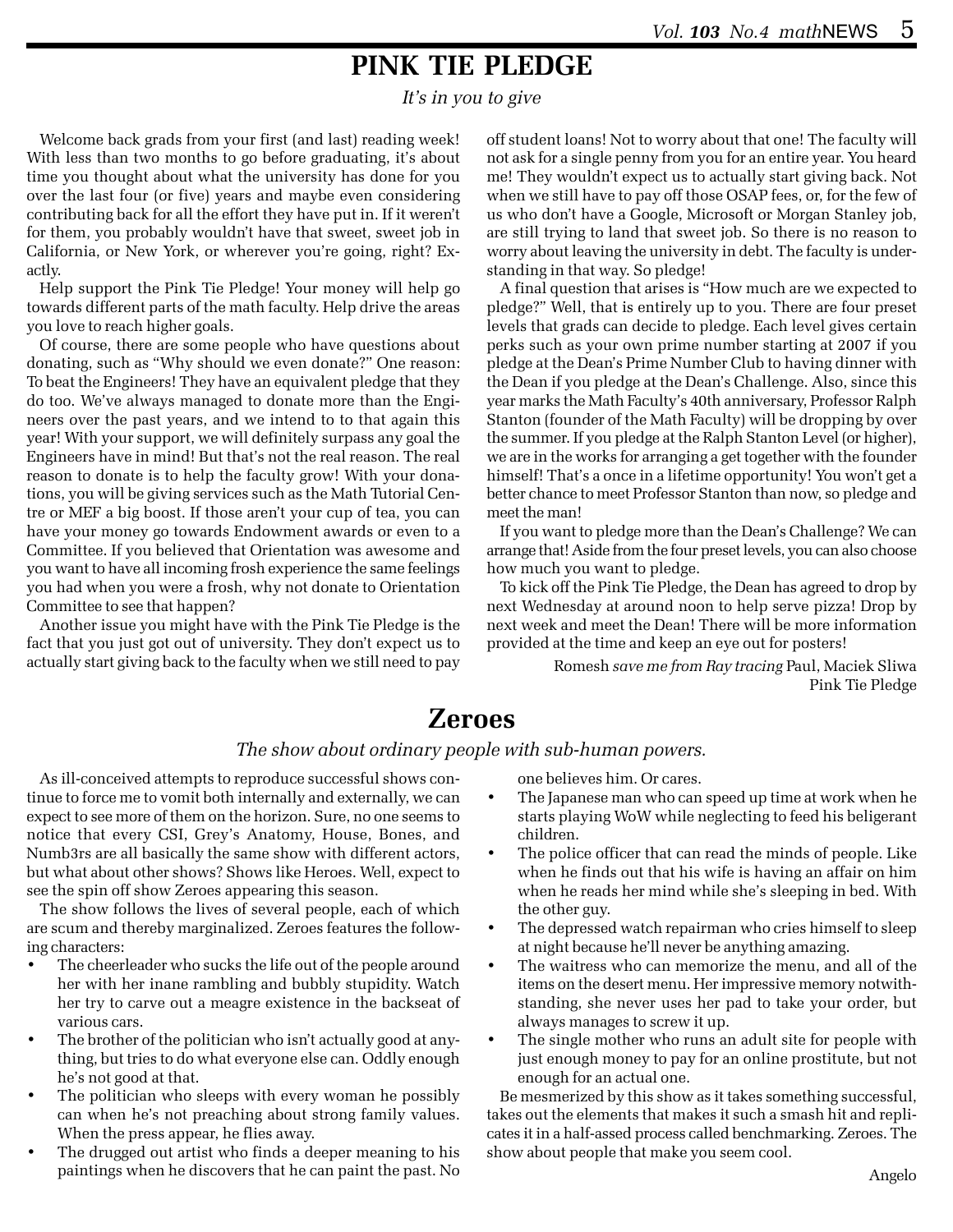# *prof***QUOTES**

[Draws a dot on the board] This is a graph. It's quite a boring one. Haxell, MATH 239 There is nothing special about Kevin Bacon, in this case. Haxell, MATH 239 I'll just close that with a QED: quite easily done. Small, STAT 240 And that makes perfect sense after ten years of study. Small, STAT 240 This is what modern probability is starting to look like. Well, for 100 years. Small, STAT 240 Don't worry, infinity is your friend. Small, STAT 240 QED. I guess. Small, STAT 240 We now know that an ignorant person is worse than useless. Small, STAT 240 He lived from 1654, I'm sure all of you care, until 1705 Small, STAT 240 The instance of success, I mean death, is… Small, STAT 240 It's true! Alright, I'm convinced. Small, STAT 240 So now you know about drunks and cliffs. Small, STAT 240 We try to confuse people as much as possible. Small, STAT 240 I tend not to like the taste of chalk so I don't lick [it]. Freeland, ACTSC 231 [Points to sleeping student] That was me when I was in university. Freeland, ACTSC 231 I said, in a very rash moment, if your section did as well as the other one, I would give you a pizza party. However, it's up to me to determine what that means. Malton, CS 245 This is not true, because Dumbo is not my iPod. It wouldn't fit in my office. Malton, CS 245 This formula suggests that Alma loves herself, which is evident by the way she behaves. Malton, CS 245

In the real universe, all students love CS 245. OK, never mind. Malton, CS 245 The President of the United States is not in my universe right now.

Malton, CS 245

There's nothing in logic that prevents us from saying 12 loves 15 or CS 245 loves Buffy the Animal.

Malton, CS 245

[on the course newsgroup]

[prof] I'm sorry that I didn't think of a better bonus for assignment 3.

[student] It's okay professor, the students forgive you. This time. [prof] Now to work on getting you to forgive me for everything else.

Ragde, CS 245

Can we have quiet in the front row… and all other rows?

Thistle, SE 141

*Has your prof said something quotable? Type it up and send it to* mathnews@student.math.uwaterloo.ca*, or write it down and drop it in the BLACK BOX (located on the MC 3rd floor, between the Comfy and the C&D).*

## **Desire2Learn Employer Information Session**

### *Thursday, March 8th from 5-7 PM*

Desire2Learn is a leader in providing innovative eLearning solutions to academic and other leading organizations around the world. We are one of the fastest growing companies in Canada with a track record of strength and success. We have a desire to continue this growth, opportunity, and achievement.

Come out to our Employer Information Session on Thursday, March 8<sup>th</sup> from 5-7 at the Tatham Centre (TC 2218 A and B) and listen to our President & CEO and Chief Architect talk about our leading edge technology. You will have the opportunity to network with our hiring managers, give feedback on eLearning in our interactive session, find out about full time and co-op opportunities and enjoy free food and giveaways!

Desire2Learn's doors are open to new candidates looking to make an impact and be a part of something big.

# **Math Orientation 2006 Pictures**

#### *…Finally*

Pictures from Math Orientation 2006 are now available online at www.orientation.math.uwaterloo.ca/2006/photos. If you want to experience all the fun again, sign-up to be a 2007 Math Orientation Leader ASAP at www.orientation.math.uwaterloo.ca

> Laura Bradbury, Sanka Jayasundera, Steve Byrne, Dharshini Vigneshwaran Math Orientation Directors 2007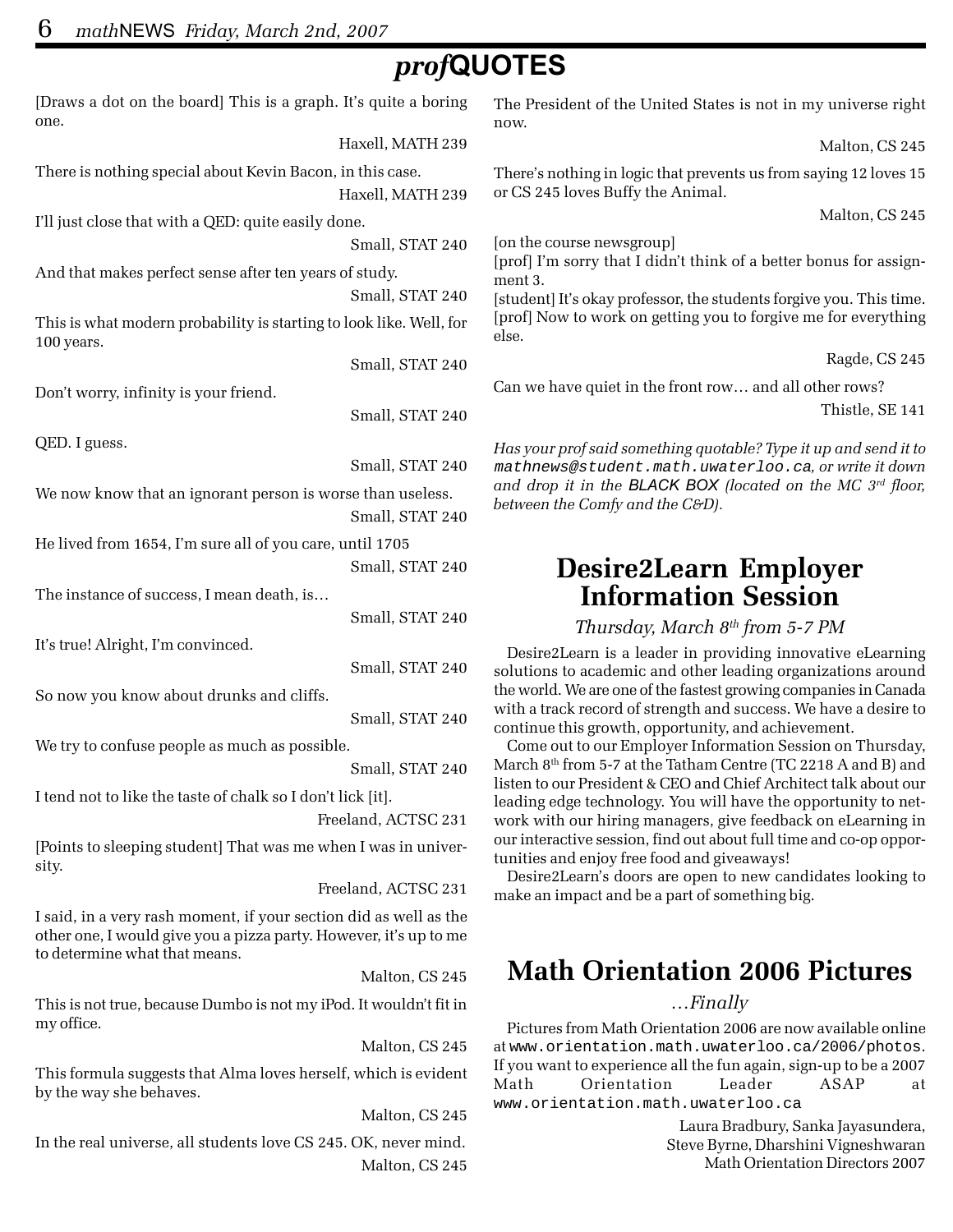## **HorrorScopes**

#### *What just happened?*

So many of you may be wondering what happened to most of last issue's Horrorscopes. I, frankly, am wondering the same thing. So to be fair, I am only printing the HorrorScopes that did not get printed last time. This way, no program feel greater or lesser than the others.

#### **BBA/BMATH**

 You thought that your lives would be better by going to both UW and Laurier. I imagine that this time of year makes you wonder why you are doing this. Determine your motivations.

 Your lucky number: worry about that when you're out of the cold!

#### **C&O**

 You will find the optimal way to survive your midterms. After all, that is your aim. However, be advised that in order for it to work, you have to actually follow through with the plan. Your lucky number: O(*n*).

#### **CS**

 You may have noticed a slight incompatibility between you and the hot PMath girls. Well, maybe if you stopped using those nerdy pick-up lines, you might have a better shot at them. Give it a try.

Your lucky number: 1 instance of Date.

#### **MATHBUS**

 This season of The Apprentice is going to be very important to your career. Not only will it teach you how to adapt in new business-like environments, I've heard tell that a prof may just pop quiz you on the show.

Your lucky number: 6 (now 8) episodes to catch up on.

#### **MATHSCI**

 Your science background is going to take your mathematics to exotic places, where you can use your exotic knowledge in exotic ways. Pfft. Dream on. Now pay attention to the prof. Your lucky number: 0 exoticness.

#### **PMATH**

 Don't you think that you're being a little hard on the CSers for their attempts to get a girlfriend? They're desperate (if you haven't already noticed), so stop pulling NullPointerExceptions on them! Your lucky number: 1 new Date();

*math*EYE

# **Who doesn't like to Integrate?**

#### *No one, that's who!*

If you are in math, chances are you know how to integrate. And there may even be some of you who are good at it. Wouldn't you like to show your peers and profs just how good you are?

This is your chance! The PMath AMath C&O Club is hosting an INTEGRATION BEE for students and profs. For those of you in first year, don't worry about difficulty. The questions may be tricky, but they won't include anything you haven't seen before in your classes (ie. multivariate integration). Plus, you can compete as an individual, or with a team.

Now if all that hasn't convinced you, at least come for the free food. Or, we can only hope, to see profs beaten by students. So keep your eyes peeled in the next couple of weeks for posters to find out the date and time.

Don't miss the calculus event of the year!

Your friendly neighbourhood PMC Exec

## **How to Improve ResNet**

*Chances are, it's your fault*

Outside of the occasional crash (which is often caused by network overload), ResNet is actually a very nice system. However, most of you disagree with me because you think it's so slow. That is why I'm here, because I want to make ResNet faster for you, with my Top Five Tips.

- 1. **Limit your torrenting.** You have no idea how quickly torrenting will get you into the slow queue (well, if you're reading this, then you probably do know). Your 21 MB/h refill rate is equivalent to 5.9 kB/s, which is pretty slow for a torrent. However, if you limit your download speeds, then your tank won't deplete (at least, not as quickly).
- 2. **If you need a movie, go to an on-campus file sharing network that may or may not exist.** It may or may not be slow, but it definitely won't count towards your bandwidth. The best answer that I can give you is that it may or may not be named after the Davis Centre, and that it may or may not contain the Java increment command.
- 3. **If you use said file sharing network that may or may not exist, get a good client that may or may not exist.** I recommend the Strong version, because it may or may not let you download off of many people at the same time, increasing your download speeds exponentially.
- 4. **If you use said file sharing network that may or may not exist, do not abuse an administrator on main chat.** If you do, you may or may not be banned from said network, because administrators may or may not like being abused.
- 5. **If said file sharing network does not work for you, torrent smaller files.** Chances are, unless you plan to watch your download on a 40" widescreen TV with surround sound and a monkey dancing in the corner, you probably don't need the high-definition version. So don't get it.
- 6. **If this doesn't work, sacrifice your first-born child to the ResNet office.** This is a last resort, but it may be necessary to improve your ResNet speeds. And as you can see, I clearly cannot count.

This is how I make ResNet satisfy my needs. Hopefully, it will help make it work for your needs. If not, please don't come chasing me in angry manners with big pointy sticks.

The Insider

# *grid***WORD**

#### *Newsflash…*

So it turns out that reconstructive surgery on the MathSoc office is capable of causing issues with marking the *grid*WORD from issue 3. Since we don't have the solutions from the BLACK BOX due to… well… trouble *[It's since been resolved! — StatsEd]*, I will announce winners of the grids for both issues 3 and 4 in issue 5. Thank you for your patience! In the meantime, we have yet another set of grids for you. Thanks to Lino Demasi for being awesome and doing cryptics, as I know many of you love cryptic crosswords and I prefer conventional by a long shot. For this issue, the *grid*QUESTION is: *"Water is running down your wall continuously with no end in sight. What do you do?"* I need answers so I can figure out what to do with my place! Save me! Mayday!

[Drowning] ConMaster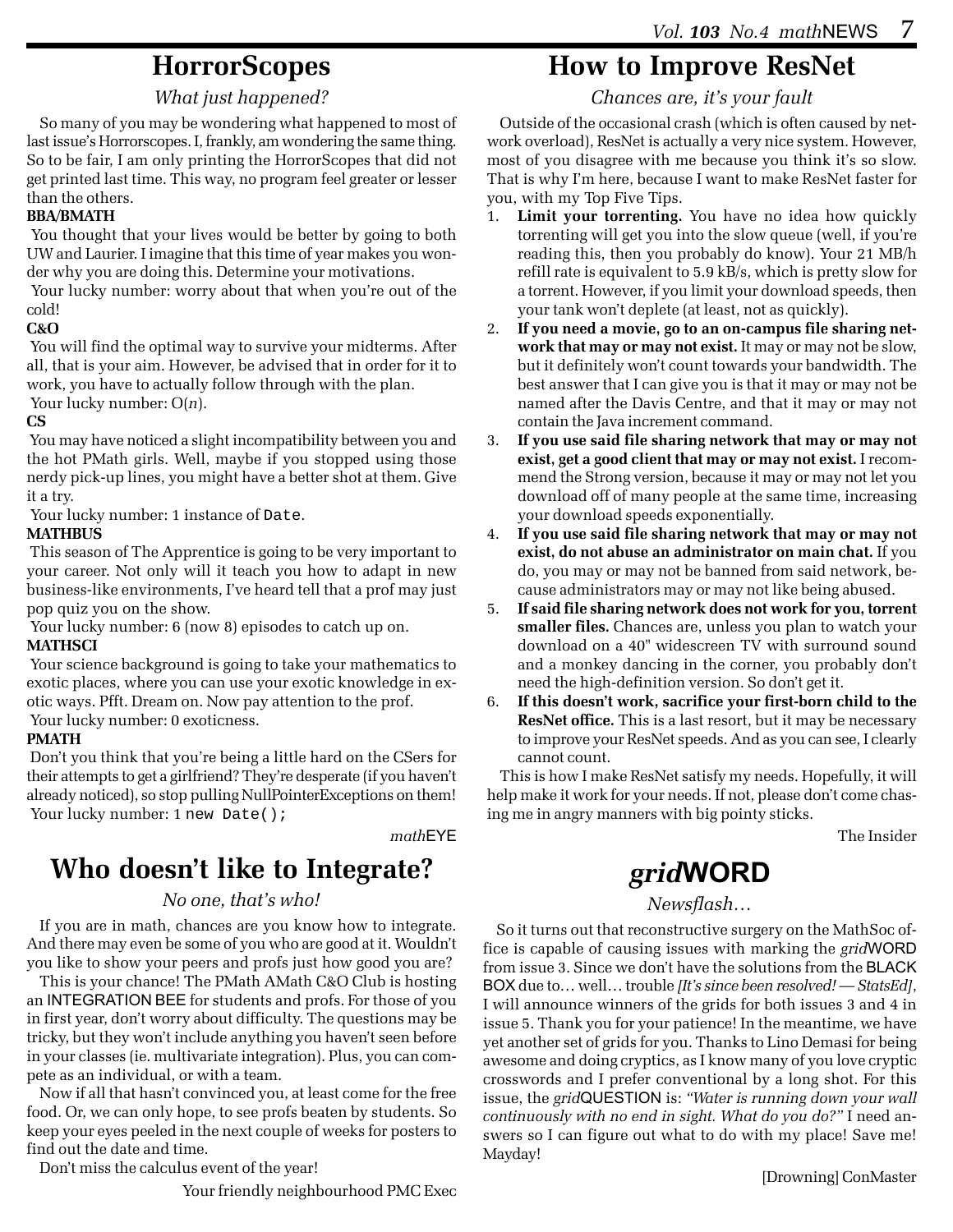## *math***HELP**

#### *A mathie advice column*

**Dear Insider,** I have a friend who has become addicted to WoW (World of Warcraft). That is all she ever talks about, and all she ever does (even during class). I try to tell her what this will do to her both academically and socially, but she's not listening. What can I do to help her? **— Desperate Friend**

**Dear Friend,** WoW is a very addictive game, and that is why I don't play it. I have seen many people suffer from what I call "Flunkeritis", where people focus their energies on such trivialities as WoW, not realising what damage it does until it's too late. But just telling her isn't enough to get her off of it (as you have told me), so you need to try a different approach. Try dragging her away from the computer and get her to do something else (start with something simple such as taking a walk, then work up from there). Hopefully, this will break her from her addiction.

#### The Insider

**Dear Insider,** My friends have just upgraded to Windows Vista, and they keep telling me how awesome it apparently is. However, I try to tell them that anything that you can do on Vista, you can do on Linux (with the exception of games). That seems to anger them. How can I get them to believe that Linux is awesome? **— Tux**

**Dear Tux,** First off, I would like to extend my deepest sympathies to your friends. I'm sure that Vista has a few cool gadgets, but I am not going to get it. It appears that these people fit into one of two categories: either they don't know what Linux is (the poor, wee souls), or they don't like change. Although you won't be able to convince everyone that Linux is awesome, you would be best to show them what Linux is, what makes it awesome, then let them decide for themselves. If they still prefer Vista, then so be it.

The Insider

**Dear Insider,** I would like to express my sincere disappointment with Dave and Steve, for they have insulted me. First off, I would like to express to them that I am **not** you, and (judging by their response) don't share your gender. Why is it that people always assume that guys are the ones that are asking these questions, when girls are perfectly capable of asking them as well? **— Still Single in the 'Loo**

**Dear Single,** First off, I would like to apologise on The Single Guy's behalf (and remind you that he is neither Dave nor Steve). Even I was unaware of your gender, and I did not pass any assumptions onto him. Personally, I try to avoid gender differentiation when responding to my letters (unless I am given one to work with), and I encourage The Single Guy to do the same.

The Insider

mathNEWS\_Insider@hotmail.com

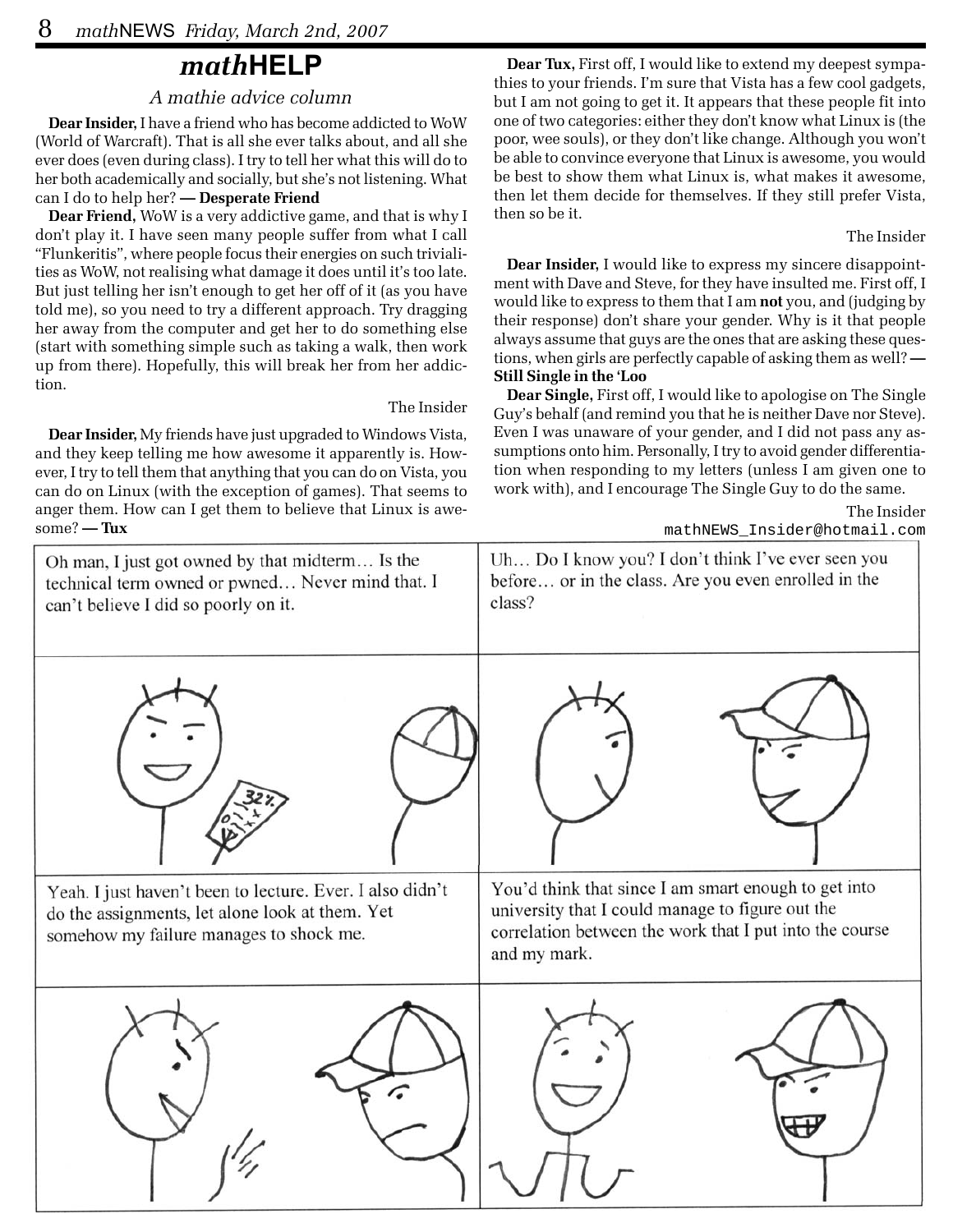#### *Across*

- 1. Decidedly stubborn. (10)
- 6. Stealth agents bless back around june. (6)
- 11,18.Temporarily European while the Colosseums are open. (5,3,1,3)
- 12. Hormone is laid back. (7)
- 13. Bird in demo arch. (3)
- 14. Penned using formal law after the help. (8)
- 15. Afraid everyone will stumble around organ. (4,3)
- 17. Horrible luck at scolding a bitch? (3,5)
- 19. Escape from the elements, and how to get there! (7)
- 21. Like a lasso, in that you drop yours. (4)



- 25. See 1 Down.
- 27. Flop the nuts and score your serves. (3,4)
- 28. Short hand of one who didn't go to molecule. (8)
- 33. Stick in crazy depression is walked on. (7)
- 34. Bird which even flies, but not to the centre. (8)
- 35. Cells with no variance therein. (3)
- 37. Scheme of wonder. (7)
- 38. Noodle resort soldier surrounds heated time. (9)
- 39. Change is good? (6)
- 40. River-horse goes down to capital's Colliseum. (10)

#### *Down*

1,25dn. Will Arthur yield and heed a creed drunk? (4,2,4)

- 2. Peach fuzz is for boys with seventy three. (7)
- 3. New reed becomes new reed. (7)
- 4. Italian activated within the band for laundering. (7)
- 5. Former broadcasting system test. (4)
- 7. Unused helpers are mistakenly upstanding psyches. (4,4)
- 8. Right sounding animals sit for a photo next to each other. (9)
- 9. Ray blocker's musical women. (10)
- 10. Ghetto marking of a stoned, long-necked Italian who has lost her way. (8)
- 16. Irrelevant orange juice tree. (7)
- 18. See 11 Across.
- 20. Original models of the sorts of things that go after a curve, Eh? (10)
- 22. Medley of a container, falling rain, and a colony. (9)
- 24. Where the bishops are to make India and Syria agree. (2,6)
- 25. Life force from within each item. (3)
- 26. University affairs for Americans, dishonourable man, and drunk mice. (8)
- 29. Where Pat Mace goes to get a good drink? (3,4)
- 30. Outcrop Philippines Commission is burned. (7)
- 31. Tree perfume sounds like wooden truck. (3,4)
- 32. Changing direction is too useless. (6)
- 36. Sacs of characters missing one. (4)

## **Good Day, Fine Readers!**

*For a Given Value of 'Fine'*

*Two upstanding gentlemen in a field overlooking a village* Jared: Good day to you sir!

 Thomas: A fine day to you, too sir! Jared: Have you heard the news?

Thomas: Indeed I have sir, terrible bother that.

Jared: Damn shame too, damn shame.

 Thomas: It's just as well. Do you think the catapults will be prepared for the night's slaughter?

 Jared: After the hundreds we've butchered in this last week's campaign, here's hoping!

 \*The two clang their blood-stained axes against each other and join the march to the unsuspecting village bellow.\*

#### *A pair of villagers by a well.*

Gwynh: … and you should have the look on his face when I… What? You don't need to look so shocked.

 Tara: Is that a barbarian horde on the plains of Feasting? Gwynh: Again? I'm still full from last time. Oh well, we can't just let them invade us like that. I'll go start the oven.

**This was too long to put in** *prof***QUOTES** stated best-luck *But we had to put it in anyway.*

So one day, all the functions were hanging out on the street, but then they all started running home. One function showed up late because he slept in, so he was like, "What's everyone running away for?" And the functions said, "Because the differential operator is coming!" The constants were super scared, and the polynomials were all scared of losing a degree after all that work. But this function was like, "The differential operator doesn't

scare me," and he went to have a drink at the bar. Then the differential operator showed up and said, "I'm going to take your derivative." The function proudly replied, "No problem. I'm *et* ." Then the differential operator said, "Well, I'm the derivative with respect to *u*." [*d/du*] So the function was eliminated. Put that in *math*NEWS. Just kidding.